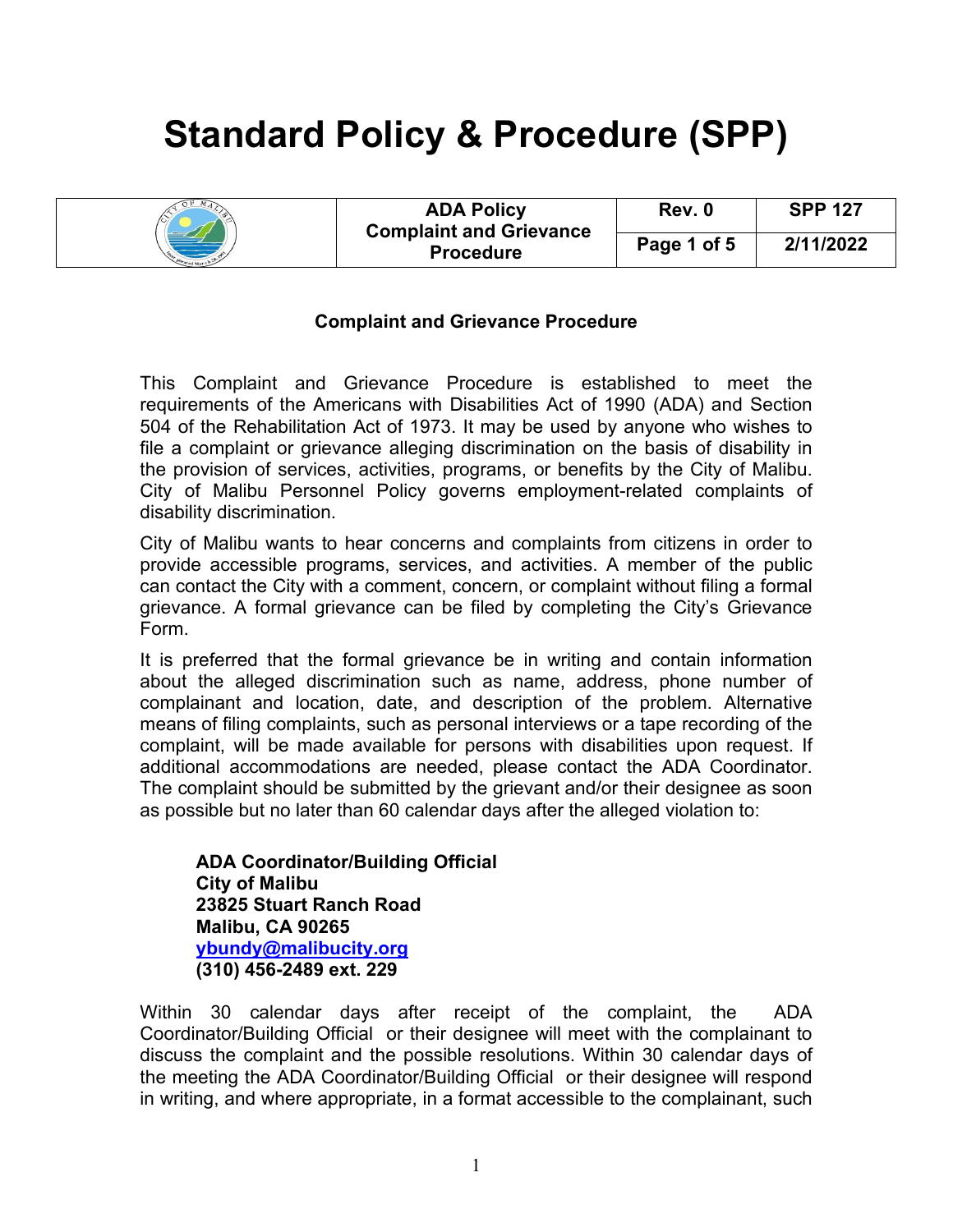as large print, Braille, or audio tape. The response will explain the position of the City of Malibu and offer options for substantive resolution of the complaint.

If the response by the ADA Coordinator/Building Official or their designee does not satisfactorily resolve the issue, the complainant and/or their designee may appeal the decision within 30 calendar days after receipt of the response to the City Manager or the designee.

Within 30 calendar days after receipt of the appeal, the City Manager or the designee will meet with the complainant to discuss the complaint and possible resolutions. Within 30 calendar days after the meeting, the City Manager or the designee will respond in writing, and, where appropriate, in a format accessible to the complainant, with a final resolution of the complaint.

All written complaints received by the ADA Coordinator/Building Official or the designee, appeals to the City Manager or the designee, and responses from these two offices will be retained by the City for at least three years.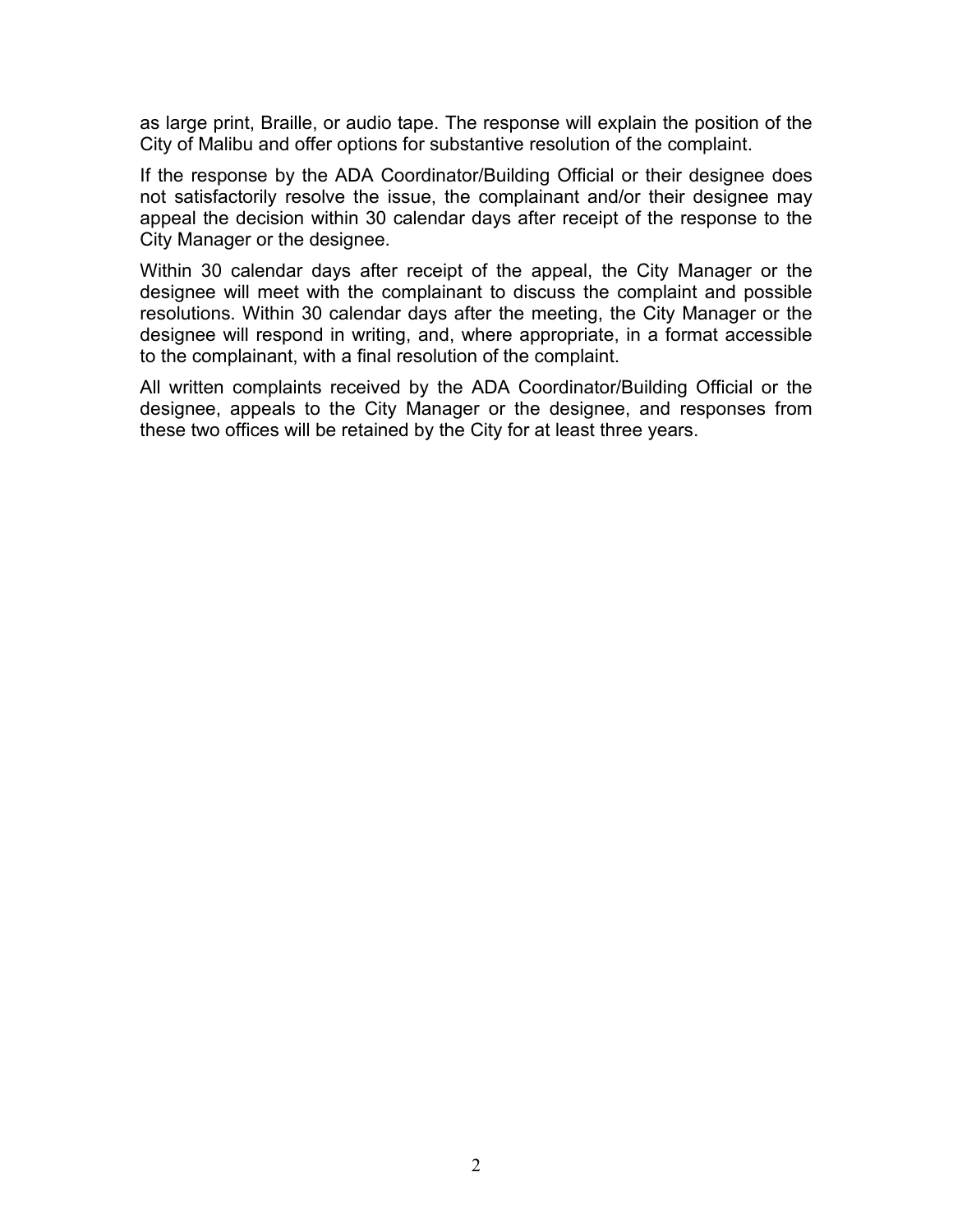## **City of Malibu**

## **Americans with Disabilities Act and Section 504 of the Rehabilitation Act of 1973 Grievance Form**

Instructions: Please fill out this form completely. A printed or typed response is recommended. Sign and return to the address on last page by email, fax, mail or in person. If you need an accommodation to complete or submit this form, please contact the ADA Coordinator.

| 1. Complainant:                                                   |                                                                                                                      |  |
|-------------------------------------------------------------------|----------------------------------------------------------------------------------------------------------------------|--|
| Address:                                                          | <u> 1989 - Johann Stoff, fransk politik (d. 1989)</u>                                                                |  |
| City, State and Zip Code:                                         |                                                                                                                      |  |
| Telephone: Home:                                                  | <b>Business:</b>                                                                                                     |  |
| 2. Person Discriminated Against: (if other than the complainant): |                                                                                                                      |  |
| Address:                                                          |                                                                                                                      |  |
| City, State and Zip Code:                                         |                                                                                                                      |  |
| Telephone: Home: _________________________                        | Business:                                                                                                            |  |
|                                                                   | 3. Department or person which you believe has discriminated (if known):                                              |  |
| Name:                                                             |                                                                                                                      |  |
| Address:                                                          | <u> 1989 - Jan Sterlinger, skriuwer fan it ferskearre fan de Amerikaanske komme fan de Amerikaanske komme fan de</u> |  |
|                                                                   |                                                                                                                      |  |
| Telephone Number:                                                 | <u> 1989 - Johann Stein, mars an deutscher Stein und der Stein und der Stein und der Stein und der Stein und der</u> |  |
| When did the discrimination occur? Date:                          |                                                                                                                      |  |
|                                                                   | $\blacksquare$                                                                                                       |  |

**4.** Describe the acts of discrimination providing the name(s) where possible of the individuals who discriminated: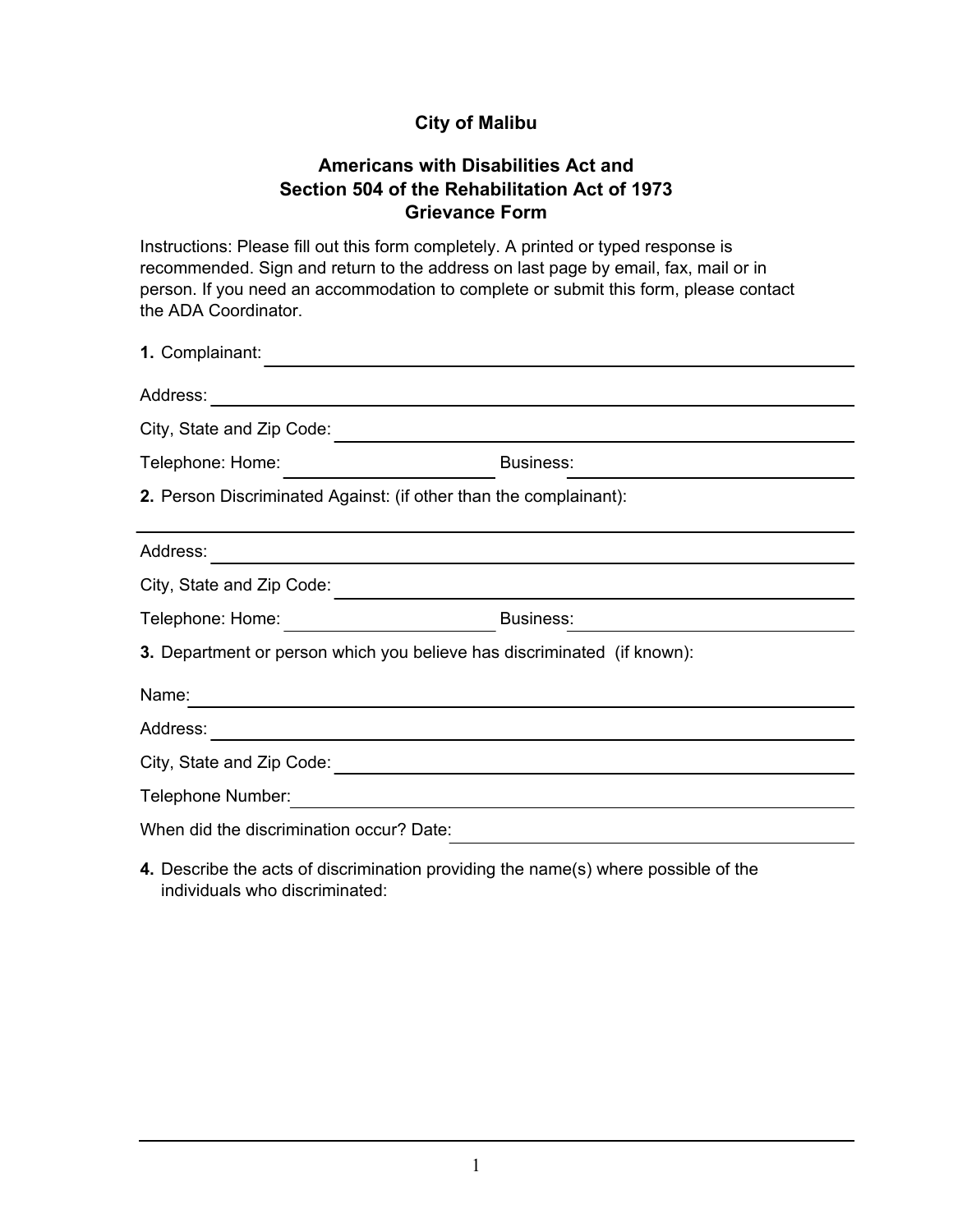**5.** Have efforts been made to resolve this complaint?



If yes: what efforts have been taken and what is the status of the grievance?

**6.** Has the complaint been filed with another bureau, such as the Department of Justice or any other Federal, State, or local civil rights agency or court?  $Yes()No()$ If yes: Agency or Court: Contact Person: Address: City, State, and Zip Code: Telephone Number: Date Filed: **7.** Do you intend to file with another agency or court? Yes  $()$  No  $()$ Agency or Court: Street Address: City, State and Zip Code: Telephone Number: Additional comments or information: